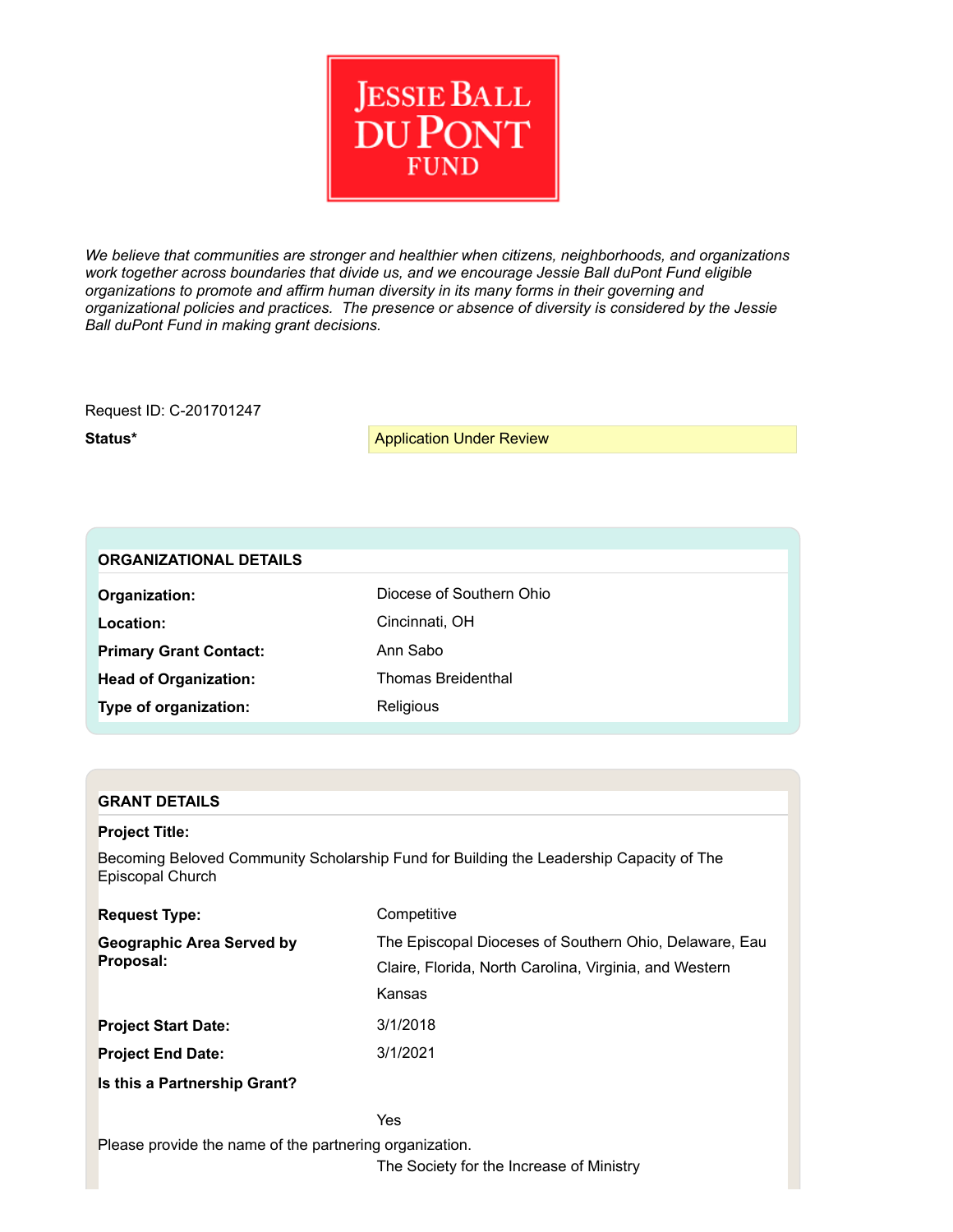Pending

 $\overline{u}$ 

 $\overline{\mathbf{S}}$ 

|                            | <b>FINANCES AND FUNDING</b>                 |                                                                                           |                       |
|----------------------------|---------------------------------------------|-------------------------------------------------------------------------------------------|-----------------------|
|                            | <b>Total Cost of the Project:</b>           | \$135,000                                                                                 |                       |
|                            | Amount Requested from the Fund*             | \$135,000                                                                                 |                       |
|                            | <b>Amount Applicant is Contributing:</b>    | \$0                                                                                       |                       |
|                            |                                             |                                                                                           |                       |
|                            | <b>AMOUNT SECURED FROM OTHER SOURCES</b>    | Please list the secured sources below, and the respective amounts that have been secured. |                       |
|                            | Source Name                                 |                                                                                           | <b>Amount Secured</b> |
| Source<br>1                |                                             |                                                                                           |                       |
| Source<br>$\overline{2}$   |                                             |                                                                                           |                       |
| Source<br>3                |                                             |                                                                                           |                       |
| Source<br>$\overline{4}$   |                                             |                                                                                           |                       |
| Source<br>5                |                                             |                                                                                           |                       |
| Total<br>Amount<br>Secured |                                             |                                                                                           | \$0                   |
|                            |                                             |                                                                                           |                       |
|                            | AMOUNT REQUESTED/PENDING FROM OTHER SOURCES |                                                                                           |                       |
|                            |                                             | Please list the pending sources below, and the respective amounts you've requested.       |                       |
|                            | Source Name                                 |                                                                                           | <b>Amount Pending</b> |
| Source<br>1                |                                             |                                                                                           |                       |
| Source<br>$\overline{2}$   |                                             |                                                                                           |                       |
| Source<br>3                |                                             |                                                                                           |                       |
| Source<br>$\overline{4}$   |                                             |                                                                                           |                       |
| Source<br>5                |                                             |                                                                                           |                       |
| Total<br>Amount            |                                             |                                                                                           | \$0                   |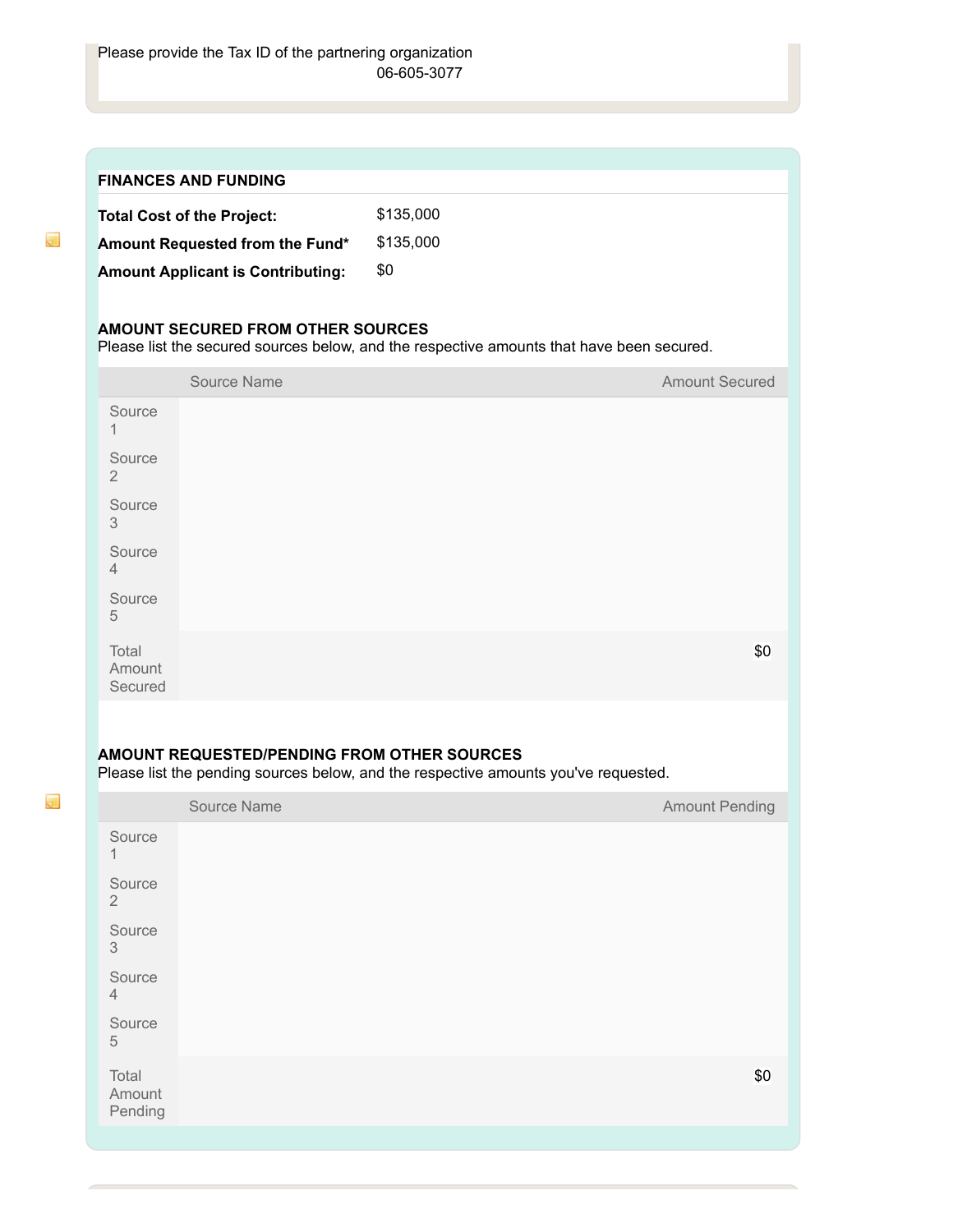## **POPULATION GROUPS SERVED BY REQUEST**

Provide a description of those being served through this grant in the categories provided below. **Population Group (please select all that apply) Students** Gender: Gender-Neutral

 $\overline{\mathbf{a}}$ 

Age Group: **Age Group:** Young Adults (18-24), Adults (25-64)

# **POPULATION SERVED PROFILE**

Please provide a demographic profile of those being served by this grant proposal using the fields below.

| Number in<br>each category    | African American | %    | Asian       | %             | Caucasian    | %    | Hispanic/Latino | %   | Other | %    |
|-------------------------------|------------------|------|-------------|---------------|--------------|------|-----------------|-----|-------|------|
| Male                          |                  | 33%  |             | $\frac{1}{6}$ |              | %    |                 | 33% |       | %    |
| Female                        |                  | $\%$ |             | %             |              | $\%$ |                 | 33% |       | %    |
| Subtotals                     |                  | 33%  | $\mathbf 0$ | %             | $\mathbf{0}$ | $\%$ | 2               | 67% | 0     | $\%$ |
| Total<br>Population<br>Served | 3                |      |             |               |              |      |                 |     |       |      |

## **ORGANIZATIONAL PROFILE**

All applying organizations must use the most recently available data to complete the following profiles:

- Governing Board
- Salaried Staff (unless entirely volunteer run)
- Hourly Staff (unless entirely volunteer run)

| Governing Board                    |                  |      |             |      |           |     |                 |      |       |    |
|------------------------------------|------------------|------|-------------|------|-----------|-----|-----------------|------|-------|----|
| Number in<br>each category         | African American | $\%$ | Asian       | %    | Caucasian | %   | Hispanic/Latino | %    | Other | %  |
| Male                               | 4                | 20%  |             | $\%$ | 10        | 50% |                 | %    |       | 5% |
| Female                             |                  | %    |             | $\%$ | 5         | 25% |                 | %    |       | %  |
| Subtotals                          | 4                | 20%  | $\mathbf 0$ | %    | 15        | 75% | 0               | $\%$ |       | 5% |
| Total<br>Governing<br><b>Board</b> | 20               |      |             |      |           |     |                 |      |       |    |

| Nonprofit and Religious Salaried Staff (unless entirely volunteer run) |                  |     |  |      |                      |     |                             |      |  |   |
|------------------------------------------------------------------------|------------------|-----|--|------|----------------------|-----|-----------------------------|------|--|---|
| Number in<br>each category                                             | African American | %   |  |      | Asian  %   Caucasian | %   | Hispanic/Latino  % Other  % |      |  |   |
| Male                                                                   |                  | 33% |  | $\%$ |                      | 67% |                             | $\%$ |  | % |
|                                                                        |                  |     |  |      |                      |     |                             |      |  |   |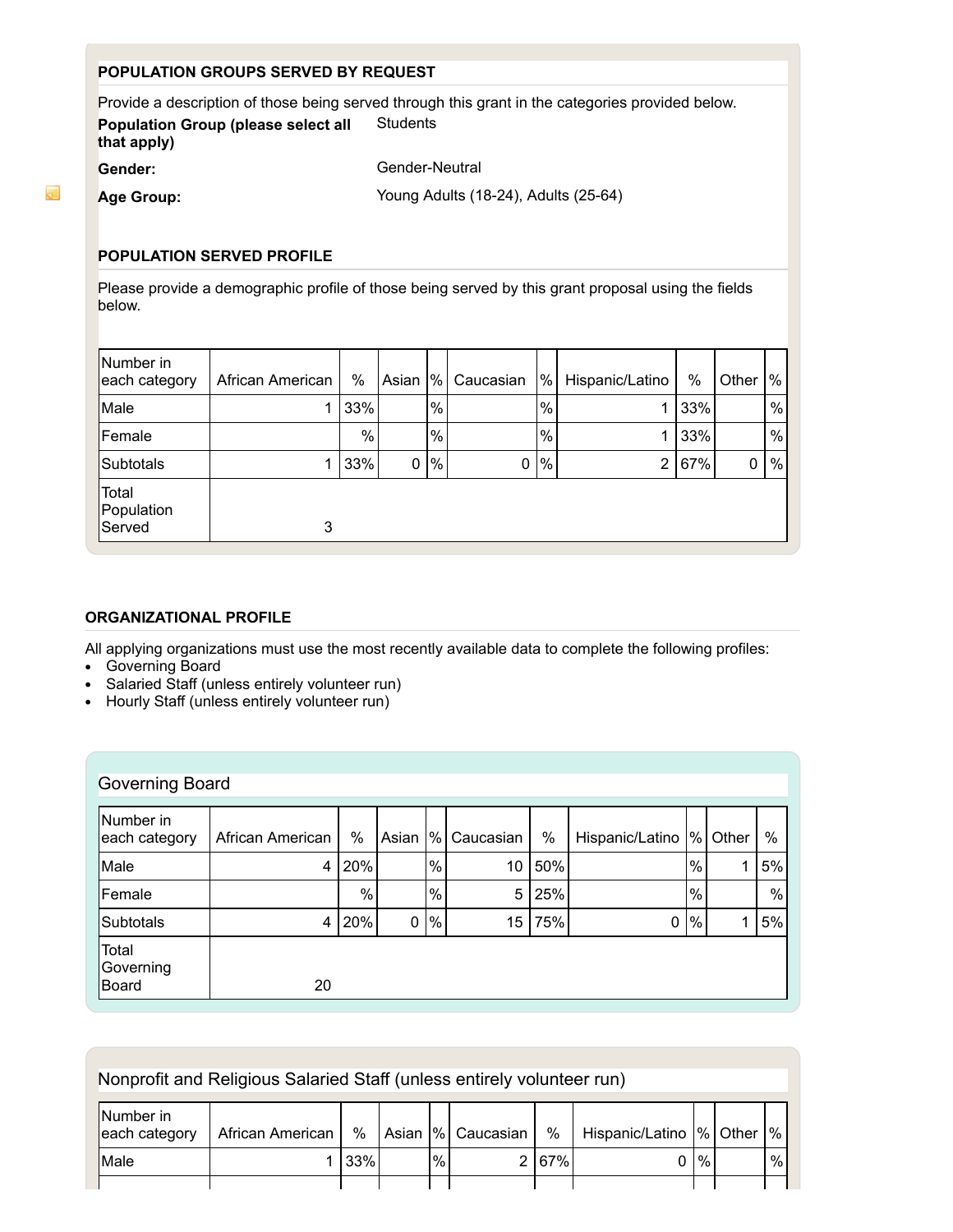| Female                         |   | %   |   | $\%$ | %     |   | $\%$ |   | % |
|--------------------------------|---|-----|---|------|-------|---|------|---|---|
| Subtotals                      | ◢ | 33% | 0 | %    | 2 67% | ∩ | %    | 0 | % |
| <b>Total Salaried</b><br>Staff | ◡ |     |   |      |       |   |      |   |   |

| Nonprofit and Religious Hourly Staff (unless entirely volunteer run) |                     |               |       |      |           |      |                 |               |       |      |
|----------------------------------------------------------------------|---------------------|---------------|-------|------|-----------|------|-----------------|---------------|-------|------|
| Number in<br>leach<br>category                                       | African<br>American | $\frac{0}{0}$ | Asian | %    | Caucasian | $\%$ | Hispanic/Latino | $\frac{0}{0}$ | Other | $\%$ |
| Male                                                                 |                     | NaN%          |       | NaN% |           | NaN% |                 | NaN%          |       | NaN% |
| Female                                                               |                     | NaN%          |       | NaN% |           | NaN% |                 | NaN%          |       | NaN% |
| Subtotals                                                            | 0                   | NaN%          | 0     | NaN% | 0         | NaN% |                 | 0 NaN%        | 0     | NaN% |
| <b>Total Hourly</b><br>Staff                                         | 0                   |               |       |      |           |      |                 |               |       |      |

### **CASE STATEMENT**

 $\overline{\phantom{a}}$ 

**The case statement provides an opportunity for the CEO or head of an eligible organization to make a compelling case for support and explain why this work is a priority and how it will benefit the organization.**

The Episcopal Church's first African American Presiding Bishop, The Most Rev. Michael B. Curry, has made an historic commitment to increasing the number of congregations practicing reconciliation and justice making and to diversifying the leadership of the Episcopal Church. This is leadership urgently needed in our current culture given shifting national demographics.

To address these needs, a team of seven Episcopal dioceses, in partnership with The Society for the Increase of the Ministry [SIM], seeks to establish the Becoming Beloved Community Scholarship Fund. This fund would be a strategic resource to supply our denomination with ordained leaders from under represented racial ethnicities who are also highly versed in the practice of the Episcopal Church's "Four Pillars of Beloved Community:"

Telling the truth about our Church's historic and present story around race;

Proclaiming the dream of God by casting a compelling vision of Beloved Community, and doing work necessary to aid the flourishing of all;

Repairing the breach of institutions and systems broken by racism and multiple forms of exclusion;

Practicing the way of love, by listening for the voice of God in others, and helping all to honor the presence of Christ in all those they meet.

Scholars would be required to bring experience repairing brokenness in our communities. In exchange for a tuition scholarship, they would covenant to focus seminary coursework on honing the Four Pillars practices.

This effort would:

Bring SIM's scholarship guidelines, seminarian coursework, and the church's Beloved Community leadership formation strategy into alignment;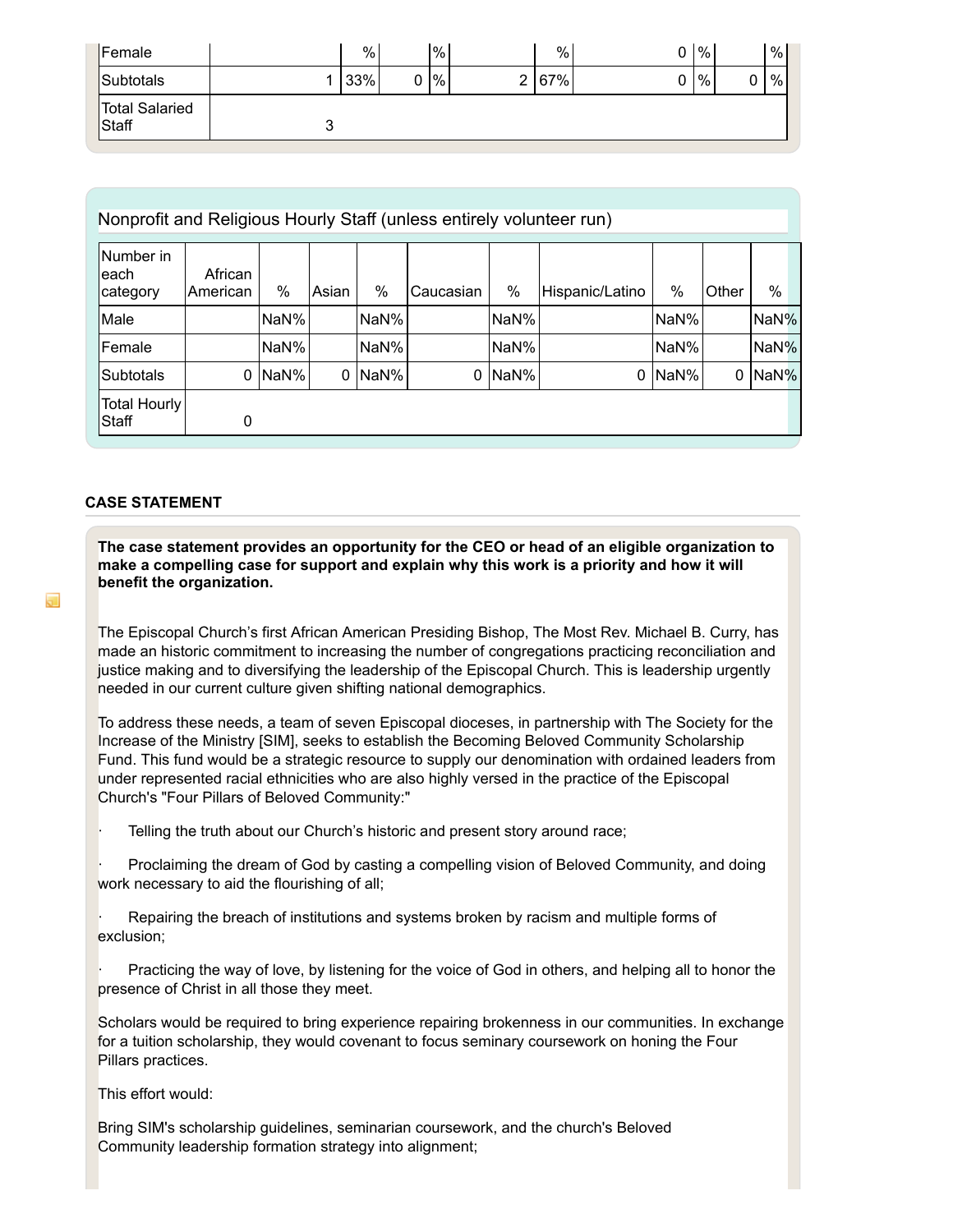Redirect SIM's needs-based scholarships and unrestricted endowment funds to support this model;

Fund the launch of a \$1.5 million capital campaign so that in 3 years 5% of Episcopal seminarians received Beloved Community scholarships;

Lead to a significant culture shift in Episcopal leadership over time.

### **PROPOSAL NARRATIVE**

**Instructions:** The prompts below are limited to a shared character count of 10,000 characters with spaces, which equates to approximately three pages. You may spend your character count as you see fit to tell the best story for your proposal. If you are using Microsoft Word's word count feature, please be sure you use the "characters (with spaces)" to count your 10,000 available characters for the prompts below.

**NOTE:** If you work outside the portal and are pasting information into the below fields, please do one of the following:

- $\bullet$  Use commands to paste the text into the field ('command + v on a Mac, control +v on a PC)
- If using a mouse to right click and paste, please add a space at the end of the text

You will notice the character count will change after doing this. If the character count has not changed, please click back in the field, add an additional character or space, and then remove it. This will force the character count to update.

### **PROJECT SUMMARY**

**In one sentence, tell us the following: 1) the amount you are requesting; 2) the duration of the grant request in years; 3) the proposed project or activity; and 4) what you hope to accomplish or change and for whom.** 

*For example: Organization X requests \$XX,XXX over X years to pilot Project Y in order to increase academic performance and retention rates for first-generation college students.* 

The Episcopal Dioceses of S. Ohio, Delaware, Eau Claire, Florida, N. Carolina, Virginia, and W. Kansas, in partnership with The Society for the Increase of Ministry, request \$135,000 over three years to pilot the Becoming Beloved Community Scholarship Fund, a strategic resource to supply the Episcopal Church with diverse leaders skilled in leading peace and justice ministries through the practice of the Four Pillars of Beloved Community.

#### **RATIONALE**

**Set the context for the work by clearly defining a need, problem, or opportunity. When possible, i***nclude data, research, and demographic/population information to support the rationale for undertaking the work.*

The Episcopal Church needs to recruit and educate a more diverse body of ordained leaders. Americans are more racially and ethnically diverse than in the past, and the U.S. is projected to be even more diverse in the coming decades. In a study by the Auburn Institute, The Episcopal Church was used as a prime example of the challenge facing main line Protestant churches in the U.S., to bring the racial/ethnic profile of our leadership into line with demographic shifts in the U.S. population. Failure to do this was correlated with a decline in denominational membership. The need to make strides in this area of challenge is urgent. [Auburn report attached]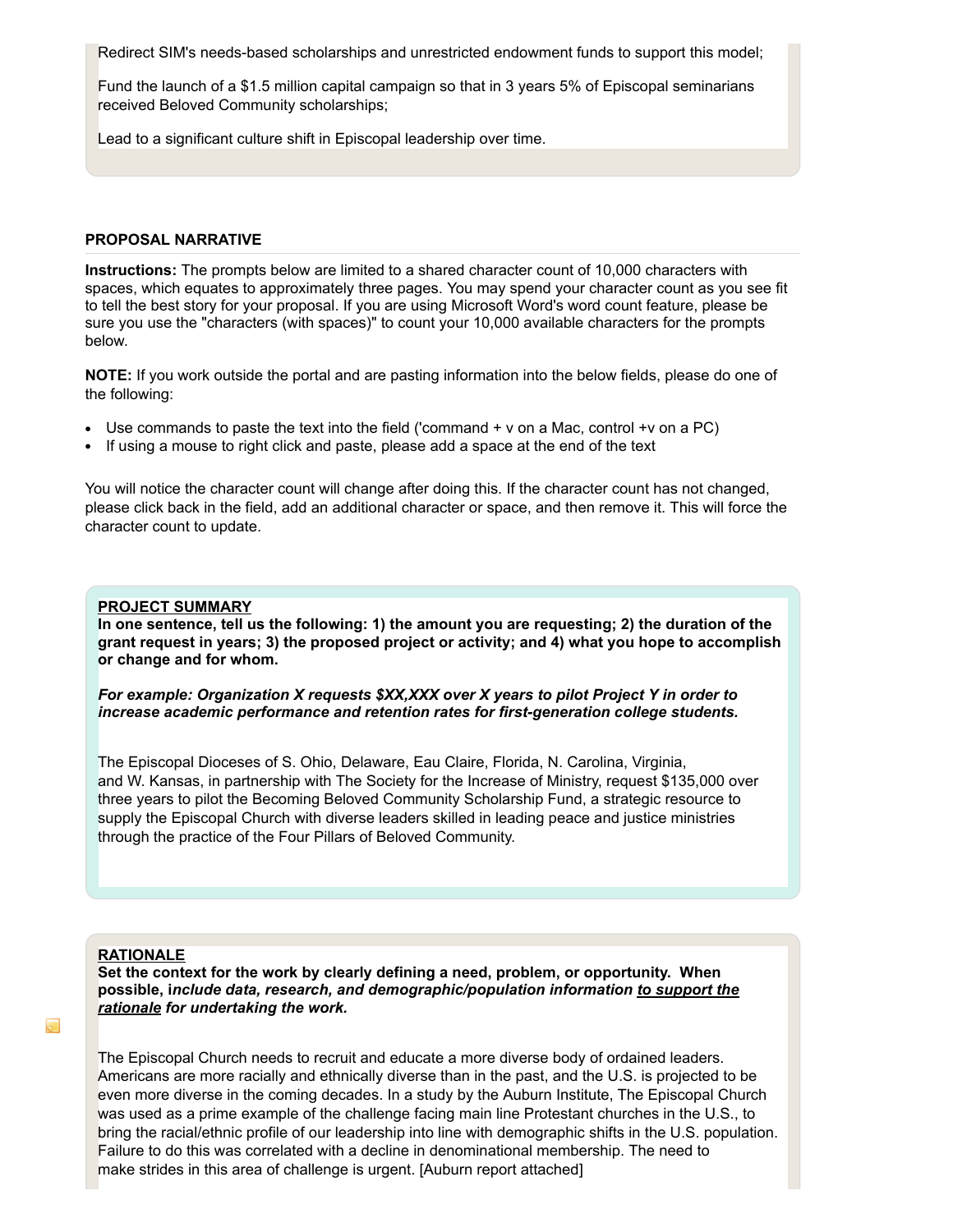There are also new attributes important for success in increasing the ministry of the Episcopal Church. In the "Clergy Into Action Study" of effective clergy leadership, Dr. David Gortner reports that "the dominant model of pastoral/priestly leadership...de-emphasizes (and even seeks to avoid) the facets of ministry having to do with organizational leadership and community-building."

Additionally future priests cannot engage the ministries they are called to lead if they are saddled with educational debt. There are approximately 439 Episcopal seminarians pursuing M.Div. degrees annually. The gap in funding for these students is an average of \$10,000 per student annually. Our ultimate goal is to fill that gap for 5% of Episcopal seminarians, ensure this 5% is drawn from underrepresented racial/ethnic groups, and direct them into the covenanted focus for developing Beloved Community leadership described in the "Four Pillars". This would require approximately \$220,000 annually in scholarships for a target of 21 students, and an endowment of \$4.5 million. SIM would begin to redirect funds from its \$3 million endowment away from small needs based scholarships and for this purpose, and raise the additional \$1.5 million over three years. In this proposal we are seeking funds for three initial scholarships to demonstrate the effectiveness and importance of this model, and funds to plan and promote both the model and the capital campaign, in order to launch this effort and attract additional investors.

#### **DESCRIPTION OF THE WORK/SOLUTION**

**Describe specifically and succinctly what you propose to do and how it addresses the need, challenge or opportunity. Please describe who will benefit from the work and how.**

**Tell us whether or not other organizations in your community, region, or nationally are doing similar work and, if they are, explain if you have sought information from them or will work with them in any way.**

We plan to establish a scholarship fund, publicize its existence, award scholarships to outstanding candidates from under represented racial ethnicities in these dioceses, promote it as a model for the denomination as a whole, measure our success, and launch a campaign to fund it in perpetuity.

This fund will incentivize diocesan and seminary structures, providing motivation and support for making organizational and cultural changes necessary to develop this new model of church leaders. The Society to Increase Ministry will provide \$78,000 of in-kind contributions for developing the fund and its sustainability, as well as begin the internal processes to change guidelines and reallocate approximately \$100,000 in scholarships for this purpose. The \$44,100 diocesan in-kind contributions of time and other resources by bishops, administrators, and commissions on ministry will collectively shape and model the reorganization and reallocation for recruitment required.

Benefits:

- Scholarship recipients by funding their seminary education and graduating without educational debt
- Seminaries by having gifted and committed students coming to seminary with substantial funding which incentivizes them to adapt their curriculum and program offerings to new realities and reflects how the Church is choosing, educating, and training its future leaders along lines of mission rather than maintenance.
- Congregations and communities they serve in the nominating dioceses by having leaders with gifts, commitment and preparation for ministries that are important to the future of church and society
- The denomination as a whole by having a fund that promotes and supports inspired leadership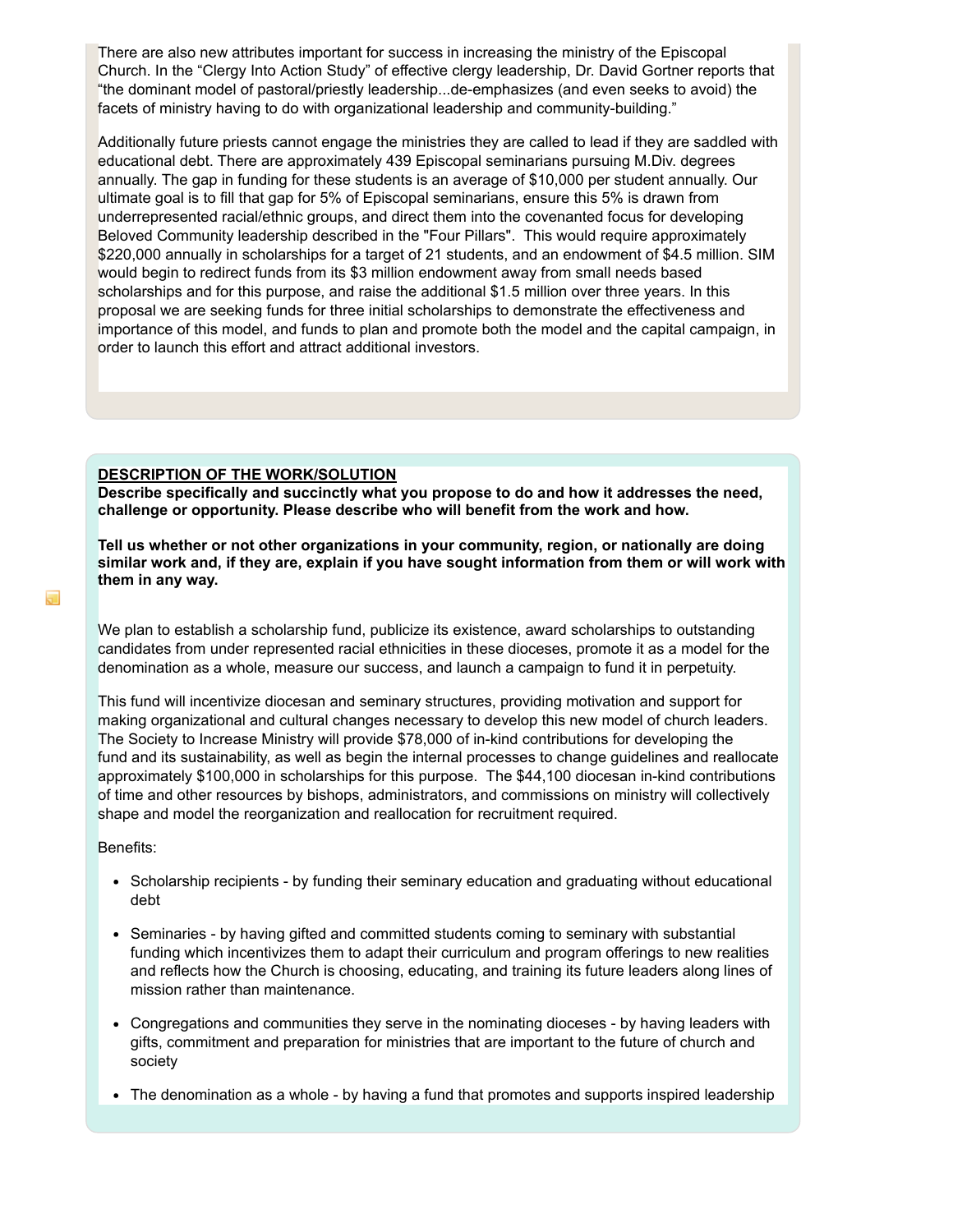## **ACTIVITIES**

 $\overline{\phantom{a}}$ 

**Describe the specific activities that you will undertake to implement the work. We encourage the use of a list format.** 

**Make certain that the activities you describe clearly correlate with the proposal budget.** *(Helpful hint: We suggest that you create a chronological list of specific action steps you will take to implement the work, identifying target dates.)*

- Seven dioceses fine-tune the criteria for scholarship awards and application
- SIM creates materials to advertise the scholarship
- Dioceses & SIM publicize the opportunity; post the application
- Dioceses & SIM enhance the composition of the current scholarship committee
- Scholarship committee narrows to finalists; covenants with them regarding course work/the "Four Pillars" guidelines/practices; captures baseline data
- SIM, dioceses, and Financial Aid Officers maximize the distribution of funds
- Dioceses and SIM publicize recipients' stories, calling attention of the denomination to this initiative
- SIM distributes scholarship checks
- Recipients to write about their calling and vision for the church on SIM's website; SIM tracks their contributions to justice ministries
- SIM plans capital campaign; redirects unrestricted endowment funds to support additional scholarships; leverages opportunities with other funders to add capacity
- SIM, the dioceses, and denominational leadership increase awareness and repeat the process of recruitment, selection, and award
- Year 3 data collected to measure impact

## **ANTICIPATED CHANGE / RESULTS**

**Tell us what you expect will change because of the work. Explain what will be different—for whom and how many. Tell us how you will know if change occurs.** 

*You must predict at the outset of the work what you expect to be different, who will be affected, and to what degree. You must describe your method of tracking the results of the work. Please include baseline data—both numbers and percentages—in addition to your targets.*

In three years the Episcopal Church will be providing sustained tuition support to 5% of our seminarians enabling Beloved Community recipients to graduate debt free.

SIM will have increased and redirected its capacity to align with the national church's goals: to diversify the racial ethnicities of our denominational leadership and form a leadership cohort in the practices of the Four Pillars.

The seven participating dioceses will be better positioned to lead in the context of changing U.S. demographics, and have taken important strategic steps to insure a healthy future.

The Episcopal Church will have taken note of the leadership of these seven dioceses and made plans to follow their wise example.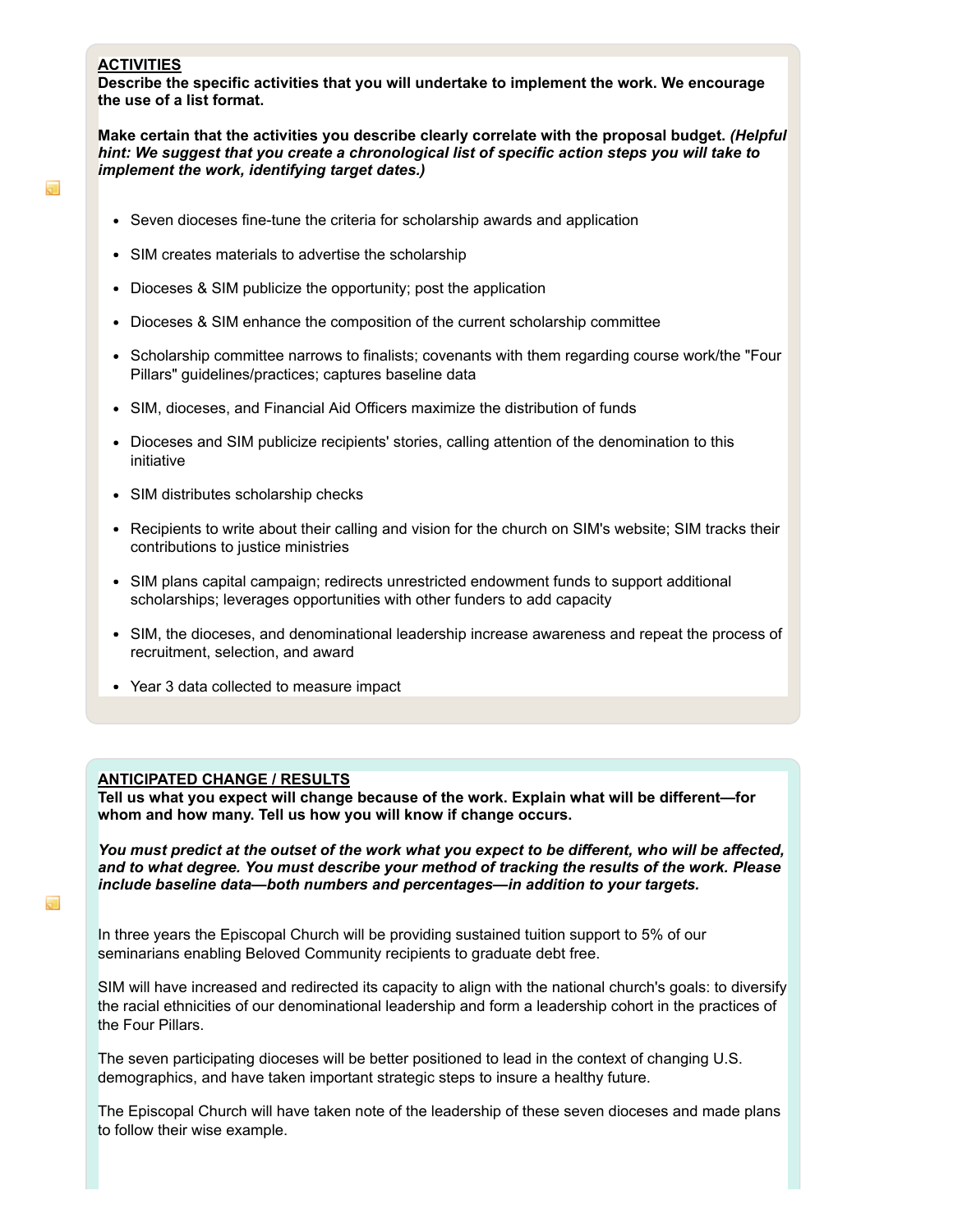Seminary education will have begun to include the skills and practices of the Four Pillars of Beloved Community - a paradigm for leadership that has only emerged conceptually in the past year of our denomination's life.

The Becoming Beloved Community leaders, drawn from under represented racial ethnicities will embody a new and compelling model of ministry that heals societal wounds, reconciles people who have been historically divided, and builds justice and peace.

The number of leaders funded, the absence of seminary debt , and their racial ethnicity will be documented and quantified.

Donors who care about the health of the Episcopal Church and the education of our leaders will be educated in the value of reducing seminary debt, diversifying our leadership, and equipping seminarians with a new set of vital 21st century ministry skills.

The extent to which these scholars have intentionally developed the thinking and approaches to ministry represented in the Four Pillars of Beloved Community will be measured and known. We will use the *Clergy Into Action* research of Dr. David Gortner, its 360-style surveys, in-depth interviews, and detailed online surveys, to establish a baseline at the time the recipients enter seminary and again when they leave.

The extent to which this model is inspiring support on a systemic denominational level will have been measured by tracking how successful we are in motivating our church membership to support efforts to establish the endowment for the fund.

### **CONTINUATION FUNDING**

**Explain how the work will continue. Describe your plans for sustaining the work beyond the Jessie Ball duPont Fund grant period, including your organization's and/or others' financial commitment to the work.**

The Diocese of Southern Ohio and six sister dioceses will partner with SIM to not only launch and administer this new scholarship fund in its pilot phase, but also in leading a national capital campaign to ensure the Becoming the Beloved Community Scholarship Fund's sustainability.

## **ORGANIZATIONAL CAPACITY**

**Provide a brief overview of the organization's/staff capacity to undertake the work. Explain what, if any, experience your organization/staff members has had doing the type of work for which you seek support. If you are working in partnership, explain the expertise/resources the partner(s) bring(s) to the work.**

The Constitution and Canons of the Episcopal Church define the requirement of dioceses to actively recruit and build the leadership capacity of the church. However, the cultural shifts of the past 30 years have outpaced the diocesan church structures adaptive capacity to address the systemic challenges to recruiting leadership needed by the Church.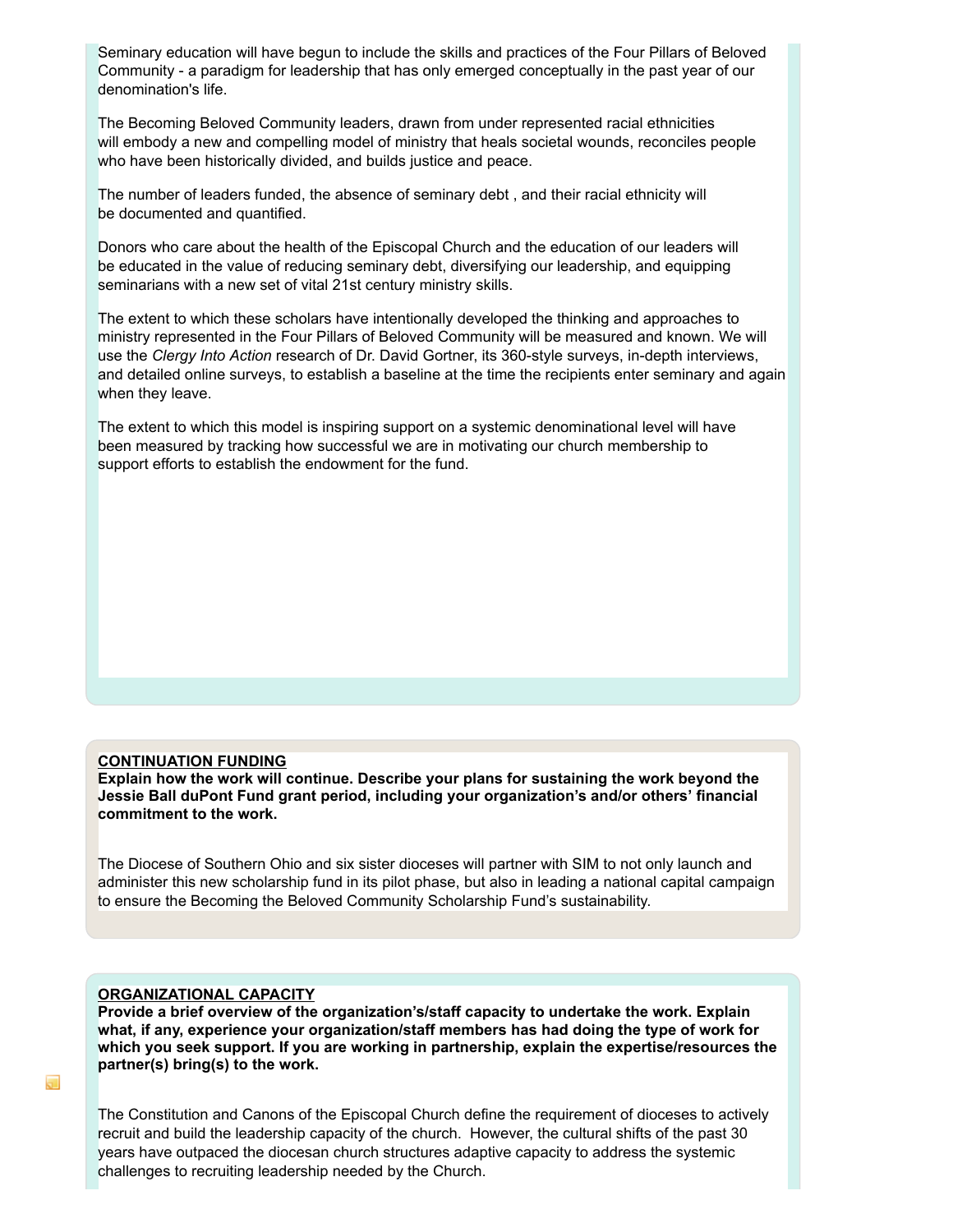The Society to Increase Ministry was established in 1857 as a general fund for theological education for the Episcopal Church and has administered scholarships for 160 years. Given its history as a trusted partner of dioceses and seminaries, SIM is positioned to play several roles including recruitment of applicants, evaluation of applications, selection of recipients, distribution of scholarship funds, general administration, fundraising, and management of an endowment. The Society will enhance its scholarship committee for the oversight of the Becoming Beloved Community Scholarship Fund adding diverse leaders with specialization in ministries of reconciliation and justice-making to evaluate nominees, and to work with ethnic missioners of the Episcopal Church headquarters in New York to support the diversity targets.

The Society to Increase Ministry is experienced in working with Financial Aid Officers in all Episcopal seminaries to maximize the strategic distribution of funds to assist as many candidates as possible, and structured to support the timely distribution of the scholarship funds.

Additional documents documenting SIM capacity are attached in the "Uploads" section, including financials, history of awards, and organizational chart.

### **LEARNING FROM THE WORK**

**Explain what your organization hopes to learn from this work. Why is it important to your organization and how will it be used to increase the organization's capacity?** 

**Share if you believe others could benefit from this work. If so, how and with whom will you share what was learned from doing this the work.**

The Diocese of S. Ohio and our partner dioceses will learn to develop a structure for collaborating on recruitment, formation, education, and training to develop a vision of church leadership that prepares us to more effectively lead transformational change, reconciliation, and justice-making.

We will be learning while leading a shift in emphasis from the traditional ministerial model of Christian religion that centers attention on the priest or pastor rather than on the community. This learning will enable each diocese and the wider Episcopal church to adapt our leadership development capacities to a changing American culture.

SIM will learn if this type of scholarship is compelling to donors, and how to leverage our scholarship granting role in more strategic ways to further leadership goals of the denomination.

**Add Trustee Specific Questions?**

### **UPLOAD DOCUMENTS**

**Please upload the following using the green plus symbol:**

1. **Proposal Budget (1 page):** Submit a fully allocated, line-item budget of expenses and revenues related to the work. **Make certain that your budget reflects all activities and all sources of revenue listed in the proposal, including support provided by your organization**. *Excel*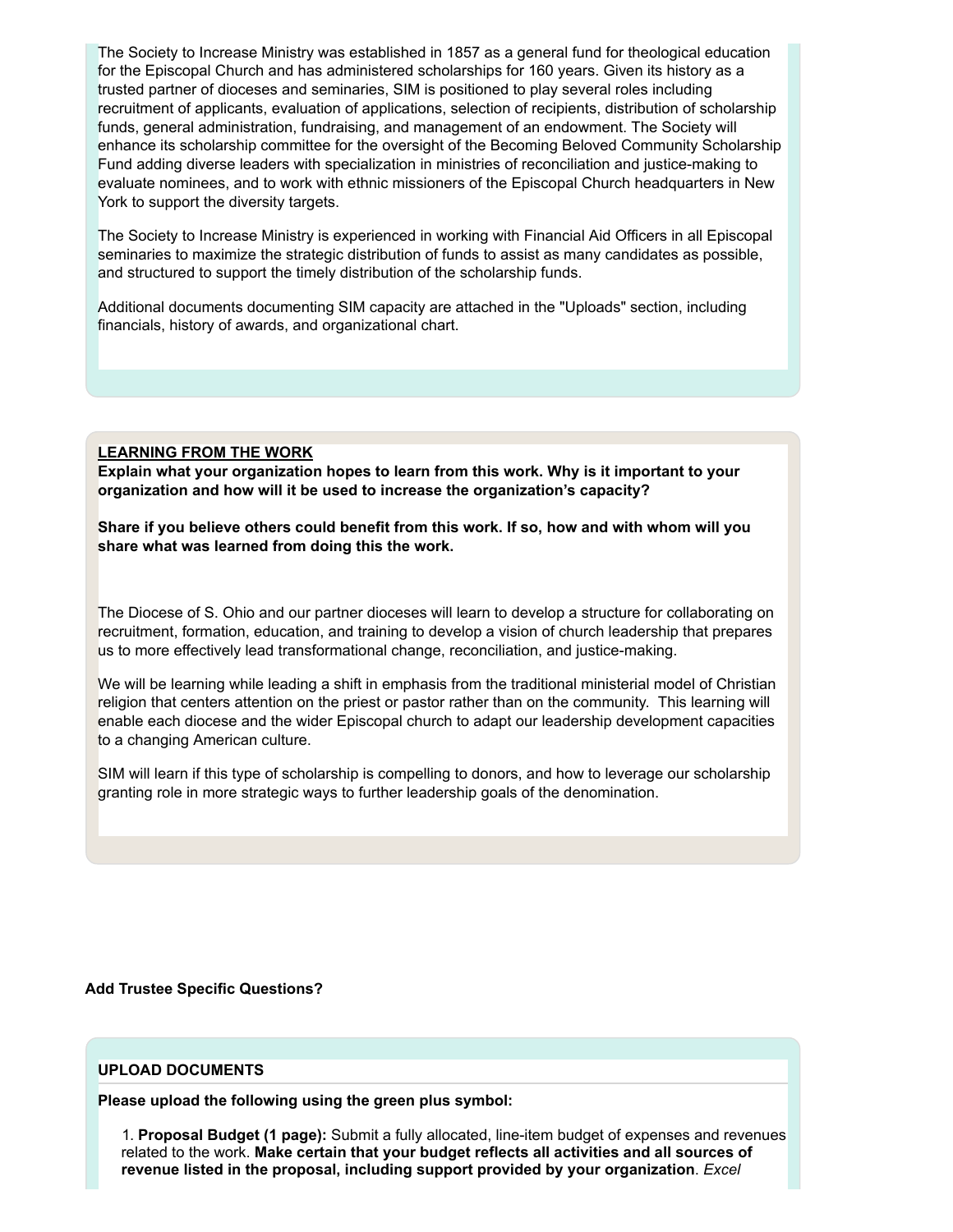*budget templates are available for download here for one-year and multi-year grants.* 

2. **Most Recent Audited Financials:** Please be sure the submitted document does not require a password.

3. **List of Board Members:** Attach a list of your current board members.

ka.

4. **Phase II Grants Only:** A 12 page listing of at least three projects as identified by a credible source (e.g., energy service company, energy audit, facilities management, etc.) that the college plans to finance through its green revolving fund. The listing should include project descriptions, associated costs, estimated payback periods, and timelines for funding.

| <b>UPLOAD DOCUMENTS</b>                                                                                                                                    |
|------------------------------------------------------------------------------------------------------------------------------------------------------------|
| SIM Budget Performance 10-17.xlsx<br>Added by Ann Sabo at 5:35 PM on November 27, 2017                                                                     |
| o<br>SIM Org CHRT.pptx<br>Added by Ann Sabo at 5:35 PM on November 27, 2017                                                                                |
| EPISCOPAL SEMINARY DATA.docx<br>Added by Ann Sabo at 11:35 AM on November 27, 2017                                                                         |
| A<br>SIM Statistics 2010-2017 (1).pdf<br>Added by Ann Sabo at 11:34 AM on November 27, 2017                                                                |
| Bright Spots in Theological Education- Hopeful Stories in a Time of Cris<br>Added by Ann Sabo at 8:21 AM on November 27, 2017                              |
| Proposed Budget for Becoming Beloved Community Leadership Capacity<br>Build<br><b>b</b> - Final Budget<br>Added by Ann Sabo at 7:52 AM on November 9, 2017 |
| Trustees Roster - October 2017.doc<br>c - List of Trustees<br>Added by Ann Sabo at 4:22 PM on November 7, 2017                                             |
| Episcopal Diocese of Southern Ohio - FS - 12-31-16.pdf<br>d - Most Recent Financial Audit<br>Added by Ann Sabo at 4:16 PM on November 7, 2017              |